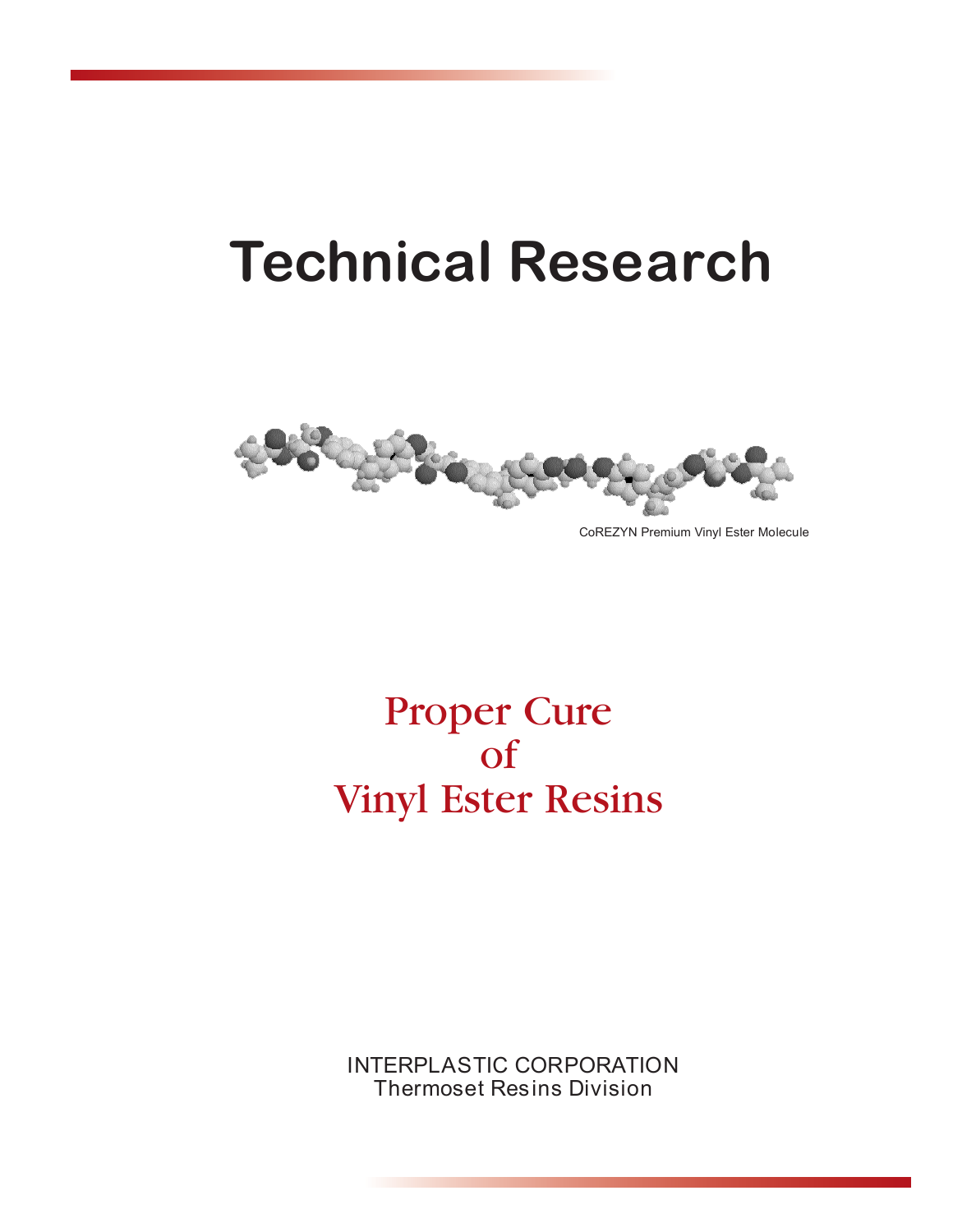#### **ABSTRACT**

Complete cure of a resin is critical to achieving the optimum corrosion resistance and physical properties of a laminate. Typical composites are made in thicknesses ranging from 0.005 in. (0.13 mm) to 0.400 in. (10.2 mm). Previous work has shown that higher catalyst levels yield a higher degree of cure for thin panels made at 77°F (25°C). However, fiberglass reinforced plastic/glass reinforced plastic (FRP/GRP) products are made under a variety of temperatures and cure conditions. This study was done to help FRP/GRP manufacturers address parameters that they can control to make quality parts under a variety of conditions.

Three parameters were evaluated in a designed experiment. These parameters are critical to making a quality part in hand lay-up, spray-up and other processes. Two of the controllable parameters are catalyst and promoter levels. The third parameter, temperature, is independent of the other two. This study shows how the FRP/GRP manufacturer can design a promoter/catalyst package to yield quality parts even under adverse temperatures and ambient conditions.

#### INTRODUCTION

Most FRP/GRP fabricators using vinyl ester resin in their construction process manufacture laminates less than 0.10 in. (2.5mm) thick. Applications for these thin laminates range from corrosion barriers in tanks, pipe, and ducting, to skin coats used in swimming pools, boats, spas, and in sandwich composites. The performance of the composite is dependent upon the cure of the resin. Resin manufacturers offer many of these resins promoted, however many fiberglass shops prefer to design their own catalyst promoter systems. Fabricators commonly increase the level of catalyst to improve the cure. Understanding these systems can help fabricators select a combination of catalyst and promoters that are right for their manufacturing conditions.

A significant amount of fabrication is done at temperatures below 77°F (25°C). This is especially true in the spring, fall and winter seasons. Low temperatures are detrimental to the final cure of resins and final cure is especially critical in thin laminates. Air, resin and mold temperature influence resin cure. Mold temperature is the most important factor, since a cool surface can quickly lower the temperature of the resin and lengthens

the gel time.

While growth in thin laminate manufacturing continues to increase, there have not been any recent studies exploring how to optimize the cure development. Thin cross sections do not generate exotherms of more than 104°F (40°C). Previous work with thick laminates showed exotherms ranging from 99°F (37°C) to 334°F (168°C). High exotherms have been shown to yield higher Tg's.<sup>1</sup> Since thin laminates do not reach the same temperatures as their thick counterparts, they require an optimized catalyst promoter package to generate thoroughly cured composites. Catalyst/promoter packages are combinations of additives that have a synergistic relationship in the crosslinking reaction. The optimum levels of these components can help FRP/GRP manufacturers bring the best possible products to market.

Another method used to increase the resin's crosslink density is to post-cure the parts. Typically fiberglass shops don't post-cure parts unless they are specifically requested or required to because it creates an additional step and cost. While today's competitive market has driven companies to be cost conscious, they still need a means to generate a thoroughly cured composite.

There are instances where composites are transferred to storage areas at temperatures below 50°F (10°C) or put in service before they are three days old. Shifting composites to cooler environments can slow and even stop the reaction from reaching the optimum level of cure. Post-curing the parts at this point may not increase the hardness, degree of cure and glass transition.

Our study explored the catalyst and promoter selection and their levels at various temperatures. Typical levels of the following common catalyst promoter systems will be discussed: methyl ethyl ketone peroxide (MEKP)/cobalt octoate/N, N-dimethylaniline (DMA) and benzoyl peroxide (BPO)/DMA. Temperatures of 59°F (15°C), 68°F (20°C) and 77°F (25°C) were studied.2

Designed experiments, optimizing a few parameters, were set up similar to previous work.<sup>3</sup> These experiments were used to investigate the effects of the catalyst/promoter packages over a range of normal operating temperatures. Models of data were used to predict the levels of the catalyst and promoters required to yield a highly cured composite at various temperatures.

Three techniques were used to evaluate the resin cure:

1. Glass transition temperature determined by dynamic mechanical analysis,4,5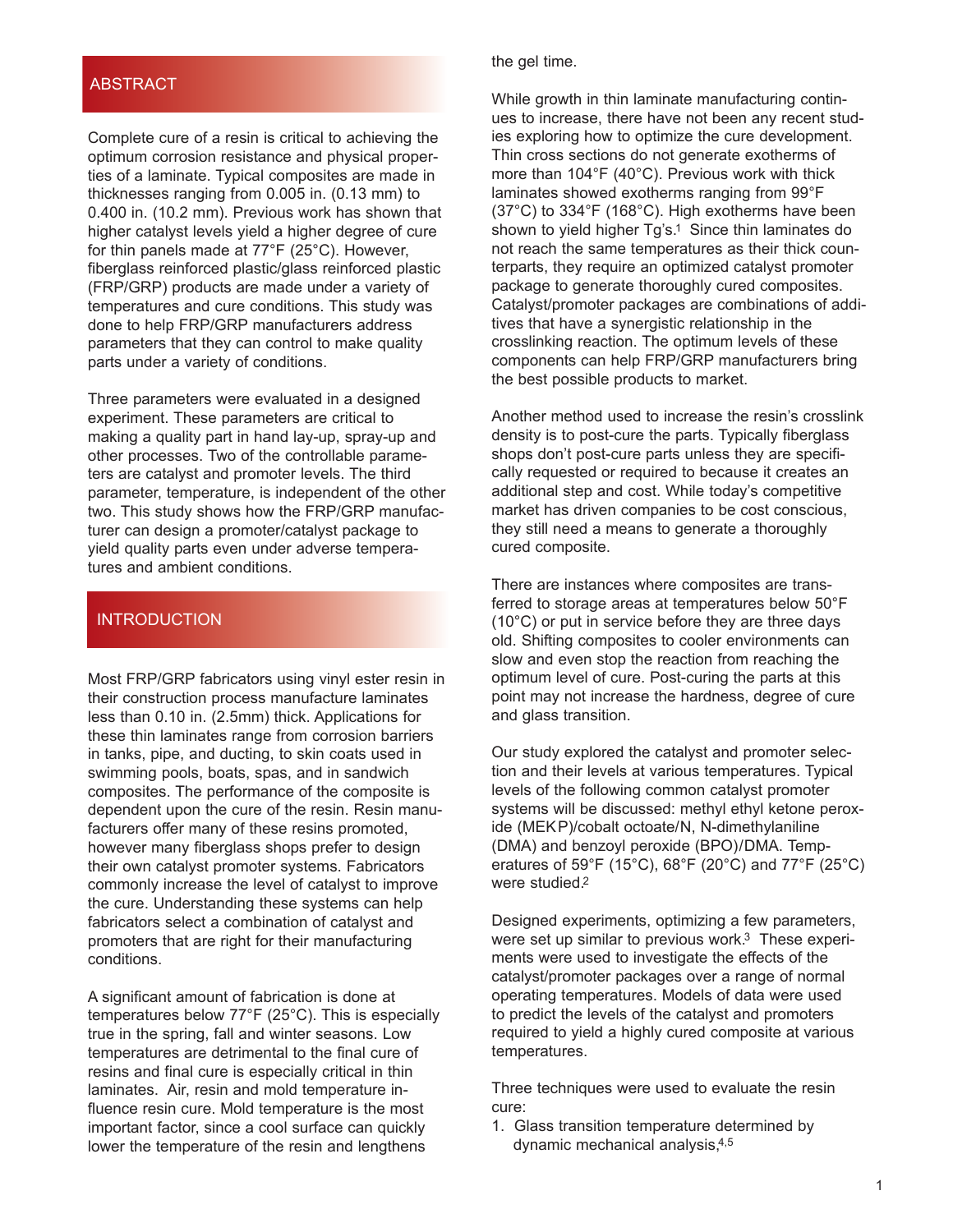- 2. degree of cure by differential scanning calorimetry (DSC)<sup>6</sup> and,
- 3. laminate hardness by Barber-Coleman Barcol impressor gauge.4

Static physical properties of the laminates were also checked to find if the catalyst/promoter package and the temperature affected them.

### EXPERIMENTAL

The resin was a non-promoted, bisphenol-A, epichlorohydrin-based, vinyl ester with a viscosity of 450 centipoise at 45% styrene. Appropriate levels of the promoters were added to the resin for each experiment. The promoters used were: 12% cobalt octoate and N,N-Dimethylaniline (DMA). The methyl ethyl ketone peroxide (MEKP) catalyst used was L-50 (Akzo Chemie.) and the benzoyl peroxide (BPO) was ANS-55 (Arkema, Inc.). L-50 was chosen because it is an MEKP catalyst specifically designed to work well with vinyl ester resins. ANS-55 was selected because it does not contain high levels of water or plasticizers as diluents that can influence the physical and corrosion resistance properties of the composite.

The experiments were a custom central composite design. One design included eleven experiments, the eight corners of the cube and three replications of the center point. The other design was used for the physical properties in which seven experiments were used and incorporated four corners and three center points. The models of the data were computed without any transformation of the values. Quadratic and cubic equations were used for the models because they provided the best fit for the data. The experiments were set up and analyzed with a program entitled Design Expert by Stat-Ease.<sup>®</sup>

A flat, rectangular, aluminum mold 1 in. (2.5 cm) deep by approximately 47 in.2 (305 cm2) was used to construct the laminates. Thirty minutes before laminating, the mold was equilibriated in a Lindbergh/Blue M model 1120 water bath and then suspended 0.5 in. (1.25 cm) deep in the water bath. It was removed from the bath immediately before the laminate was rolled out. A one-mil-thick cellophane film was placed on the mold's surface before each test and before the laminate was rolled out.

The laminates were constructed of three plies of 1.5-oz/ft2 (460 grams/m2) Owens Corning M-723 fiberglass mat. A ratio of one part fiberglass to two parts resin was used. The resin was promoted,

adjusted to the designated temperature, catalyzed and then the laminate was rolled out. After that, the mold was immediately returned to the water bath. A duplicate laminate for each experiment was constructed - one for the physical properties (Tg and degree of cure), the other for monitoring the hardness development.

The laminates were removed from the mold four hours after the resin was catalyzed. They were aged for an additional 44 hours at an ambient temperature of  $77^{\circ}$ F ±4°F (25°C ±1.6°C). After the initial period, placing the laminates in a freezer at 14°F (-10ºC) quenched the reaction. The laminates were stored in the freezer for a minimum of seven days and then removed from the freezer and conditioned at 77°F (25°C) for 24 hours before testing. During the 24-hour conditioning period, the laminates were cut and routered into test specimens.

The laminates used for the hardness measurements were removed from the water bath for approximately one minute for each reading. Hardnesses were measured with Barber-Coleman GYZJ 934-1 and GYZJ 935 Barcol Impressor gauges, according to ASTM D-2583, starting 1.5 hours after the catalyst was added and monitored for the next 2.5 hours. After each reading was taken, the mold was immediately suspended in the water bath again.

Static flexural and tensile physical properties of the laminates were tested according to ASTM D-790 and ASTM D-638 on an Instron Model 4505 Universal Tester.

Differential scanning calorimetry was run on a Mettler TA20 unit. The reference cell contained a specimen of the laminate that was in the same weight range as the samples. Using the reference specimen made it possible to negate the absorption of energy by the fiberglass in the sample cell. Multiple scans of 77°F (25°C) to 437°F (225°C) were run on the reference sample to ensure that it did not show an exothermic peak before using it as the reference cell.

Samples were taken from the center of the laminate, their weights were each 70 mg ±3 mg. They were scanned from 77°F (25°C) to 437°F (225°C) at a rate of 18°F (10°C) per minute. The maximum energy released by the liquid resin during curing was determined and then used to calculate the degree of cure. A sample of the liquid resin was catalyzed with 1% tertiary-butyl perbenzoate (TBPB). Three samples of the catalyzed resin were weighed out at approximately 5 mg into aluminum crucibles. They were hermetically sealed. These samples were scanned with the same temperature program used to find the maximum energy released by the liquid resin.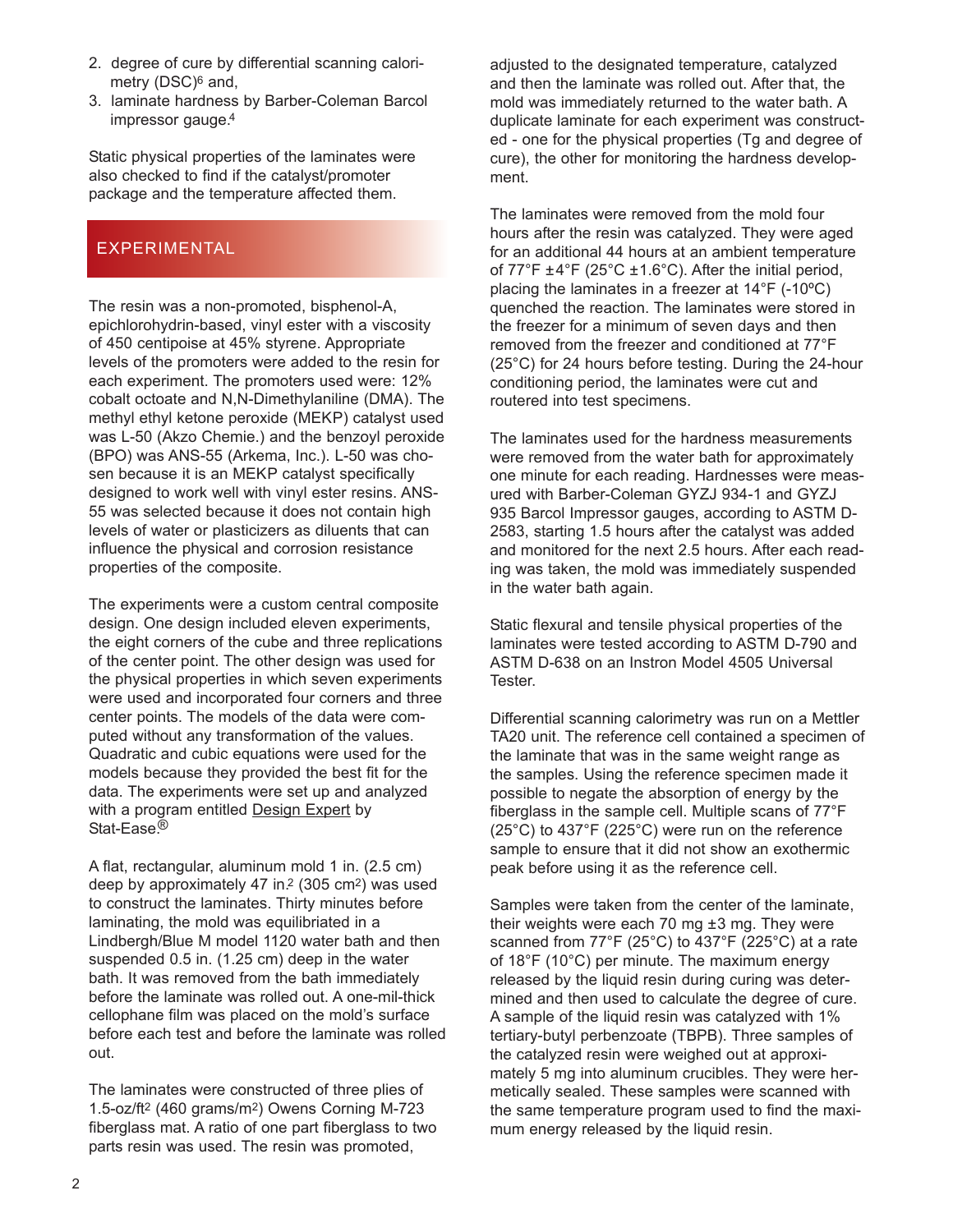The dynamic mechanical analysis was run on Rheometric's RASII solids analyzer to find the glass transition temperature of the cured resin. Samples cut from the center of the laminate and were 2.05 in.±0.02 in. long x 0.50 in. ±0.02 in. wide  $x$  0.10 in.  $\pm$ 0.016 in. thick (52 mm  $\pm$ 0.5 mm long x 12.5 mm  $\pm 0.5$  mm wide x 2.5 mm  $\pm 0.4$  mm thick). The air sides of the laminate were sanded flat with 240-grit emery paper. The mold side surface required no surface preparation. The specimens were scanned from 86°F (30°C) to 392°F (200°C), at 3.6°F (2°C) intervals, with a one-minute soak at each temperature. The pre-stress load was 300g and the strain was 2.7 x 10-4.

#### **RESULTS**

Data generated on the MEKP system is compiled in Tables 1 and 3. It generated excellent models when analyzed with the design experimentation program (Table 2). Models of Tg, degree of cure and hardness development for the MEKP/cobalt system had regression coefficients over 0.97. Analysis of the static physical properties, listed in Table 4, yielded models with respectable regression coefficients. Several interesting trends were seen and should provide a better insight into the catalyst/promoter system.

A typical dynamic mechanical analysis scan is shown in Figure 1. They all had a major peak, which is the Tg reported, and a minor peak at a lower temperature. The peak at the lower temperature merges with the major peak if the sample is post-cured. Tg was found dependent on the level of DMA, but not on the temperature or catalyst level (Figure 2). Tg increased linearly at 0.9°F (0.5°C) per additional 0.015% DMA. Analysis of the data showed 0.12% DMA yielded a minimum Tg of 244°F (118°C).

All three variables affected the ultimate hardness of the laminate (Figure 3). As the MEKP was increased from 0.75% to 1.6%, the hardness increased six points. It reached a maximum at 1.6% MEKP. The hardness decreased linearly one point per additional 0.015% DMA.

Temperature caused the hardness to drop one point as it was increased from 59°F to 77°F (15°C to 25°C). Figures 4, 5, and 6 show the model at 77°F (25°C), 68°F (20°C), and 59°F (15°C) respectively. Composites made with this resin having a Barber-Coleman 934 gauge Barcol hardness of 30 are considered by the resin manufacturers to be satisfactorily cured. A minimum Barcol hardness of 30 can be achieved over the range of temperatures studied. The levels required for MEKP are 0.95% to 1.75% and DMA are 0.05% to 0.12%.

A combination of low levels of MEKP and DMA resulted in incomplete polymerization of the vinyl ester resin and yielded low hardnesses. This could be due to a low level of free radicals formed during the induction period and curing process.

High levels of the catalyst and DMA also had lower hardnesses. This phenomenon can also be caused by the over catalyzation and promotion of the resin. The combination of these high levels in the resin can accelerate the formation of free radicals. A high concentration of free radicals can terminate the crosslinking reaction as free radicals from the MEKP, polymer and styrene react with one another instead of the unsaturation in the styrene and the polymer. These reactions can cause the formation of short polymer chains, compared to the preferred polymerization reaction, which forms long intertwined chains. Hardness development for several experiments is shown in Table 3.

The degree of cure determined by DSC was based on 116.5 BTU/lb (271 J/g). Testing was done on the liquid resin to ascertain this value. A glass content of approximately 33% in the laminate was considered in these calculations. Using a reference cell containing a fully cured portion of the laminate automatically subtracts the contribution of the fiberglass and mass to the heat flow. This isolates the residual energy released from the crosslinking reaction. It also creates a more stable baseline by eliminating disturbances such as glass transitions and other shifts. A typical scan is shown in Figure 7.

DMA and temperature have almost no affect on the degree of cure. MEKP did affect the degree of cure (Figure 8). The degree of cure increased 2.5 points from 0.75% MEKP to 1.4% MEKP and dropped one point as the level of catalyst was raised to 1.75%. Based on this data, the optimum range of MEKP is 1% to 1.5%.

The static physical properties of the laminates (Table 4) generated moderately good models (Table 2). Catalyst levels between 1.2% and 1.6% yielded maximum flexural modulus, tensile strength, and tensile modulus. Flexural strength decreased at a rate of 145 ksi (1 kPa) per 0.25% MEKP. DMA and temperature had little affect on the flexural strength. DMA and temperature did affect the physical properties, but not to the extent as catalyst did. There was not an optimum range of DMA and temperature to yield maximum physical properties.

The data (Table 5) produced excellent models (Table 6) for the Tg, degree of cure and hardness develop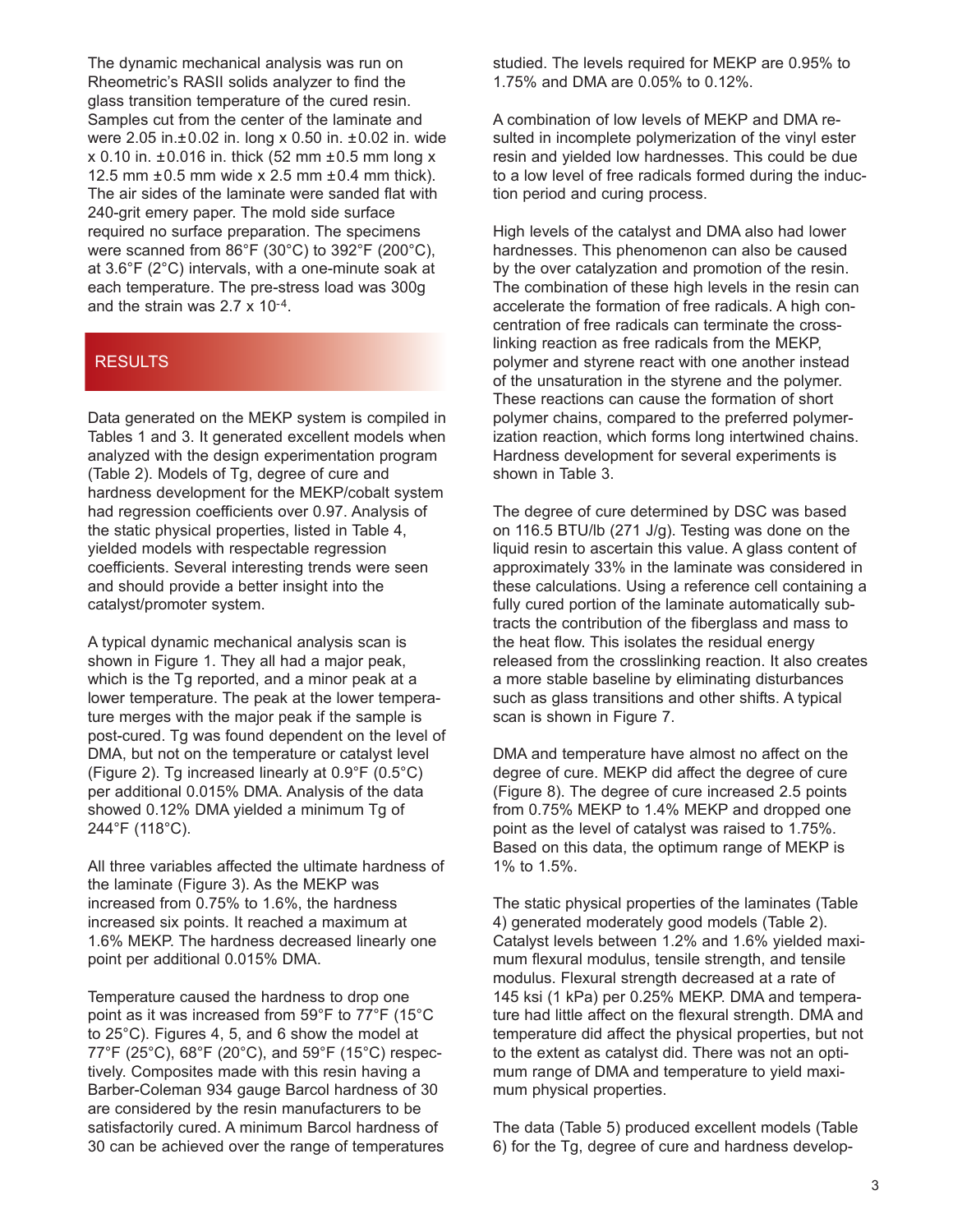ment. The static physical properties (Table 8) provide models that had some poor regression coefficients (Table 6).

A typical dynamic mechanical analysis scan is the same as the one shown for the MEKP system in Figure 1. The model of the Tg data in Figure 9 was a perfect fit as seen in the correlation coefficient of 1.000. When the DMA level and temperature were raised, the Tg increased. Tg increased by 1.8°F (1°C) for every 0.28% increase in DMA and 4.9°F (2.7°C) in temperature. BPO had little affect on the Tg from 1.0 to 1.2%. Levels above 1.2% caused the Tg to decrease approximately 1.8°F (1°C) per 0.10% of catalyst. The model (Figures 10, 11, 12) shows the synergistic effect of BPO and DMA on Tg. The levels of catalyst and promoter required to maintain a Tg above 246°F (119°C) can become small as the temperature is decreased.

The degree of cure for the BPO/DMA system was also based on the 271 J/g reference point and a glass content of approximately 33%. DMA and temperature caused the degree of cure to increase in a linear fashion. The cure increased 1% for each 0.05% increase in DMA and 18°F (10°C). BPO had the greatest affect on the extent of cure between 1% and 1.5%. The cure reached a plateau at 1.5% and actually dropped slightly (Figure 13) at higher levels.

Figures 14, 15 and 16 illustrate the relationship between the degree of cure, BPO level and DMA concentration at three different temperatures. These models reveal that attaining a high degree of cure is dependent on the catalyst level at low temperatures. As the temperature increased, the degree of cure becomes more dependent on the DMA and less on the catalyst.

Analysis of the final hardnesses (Table 5) generated an excellent model (Figure 17). All three variables increased the hardness linearly. DMA had the most affect by increasing the Barber-Coleman 934 gauge hardness one point for every 0.0225% increase. Increasing the temperature 3.8°F (2°C) raised the Barber-Coleman 934 gauge hardness one point. BPO raised the hardness one point for every 0.4% increase in the catalyst. Figures 18, 19 and 20 show the dependence of hardness on the BPO and DMA at three different temperatures. The hardness was totally dependent on the DMA level at 77°F (25°C) and required a certain ratio of BPO and DMA to achieve Barcol hardnesses over 22. Hardness development of several laminates is shown in Table 8.

The static physical properties of the laminates (Table 8) generated moderately good models

(Table 6). Catalyst levels between 1.4% and 1.8% yielded maximum flexural modulus, tensile strength, and tensile modulus. Flexural strength increased at a rate of 145 ksi (1 kPa) per 0.25% BPO. DMA and temperature caused the flexural strength to drop 145 ksi (1 kPa) as they were increased at 0.10% and 3.8°F (2°C) respectively. DMA and temperature did affect the physical properties, but not to the extent as the catalyst. There was not an optimum range of DMA and temperature to yield maximum physical properties.

The MEKP/cobalt system was more forgiving to variation in the levels of catalyst and promoter to get the same cure measurements. A Tg of 244°F (118°C), degree of cure of 85%, and Barcol hardness of 20 were chosen as minimums for optimization. These show the BPO/DMA system had a much smaller working window (Figure 21) than the MEKP/cobalt system (Figure 22) to achieve the minimum values at 59°F (15°C). Areas where these minimal values were all reached increased in size as the temperature was raised for BPO. The MEKP optimization maintained similar levels over the three temperatures tested.

### **CONCLUSIONS**

This work is a study of a single moment in the life of an FRP/GRP laminate. We tried to pick an appropriate point that relates to actual occurrences in fiberglass shops.

A few conclusions have been drawn from the data.

- 1. MEKP/cobalt systems that had a high Tg, degree of cure and hardness, and desired physical properties can be achieved with an MEKP level ranging from 1.25% to 1.60% and a DMA level of 0.085% to 0.15%. This appeared to be true over the whole range of temperatures evaluated.
- 2. Optimization of the BPO/DMA levels to yield high Tg, degree of cure and hardness, as well as good physical properties are BPO 1.0 to 1.6% and DMA 0.15 to 0.30%. Lower temperatures require the maximum levels of BPO and DMA.
- 3. BPO/DMA yielded lower Tg's then the MEKP/cobalt system.
- 4. BPO/DMA reached a higher overall degree of cure then the MEKP/cobalt system.
- 5. MEKP/cobalt systems had higher ultimate Barcol hardness then the BPO/DMA systems.
- 6. BPO/DMA reached a higher degree of cure at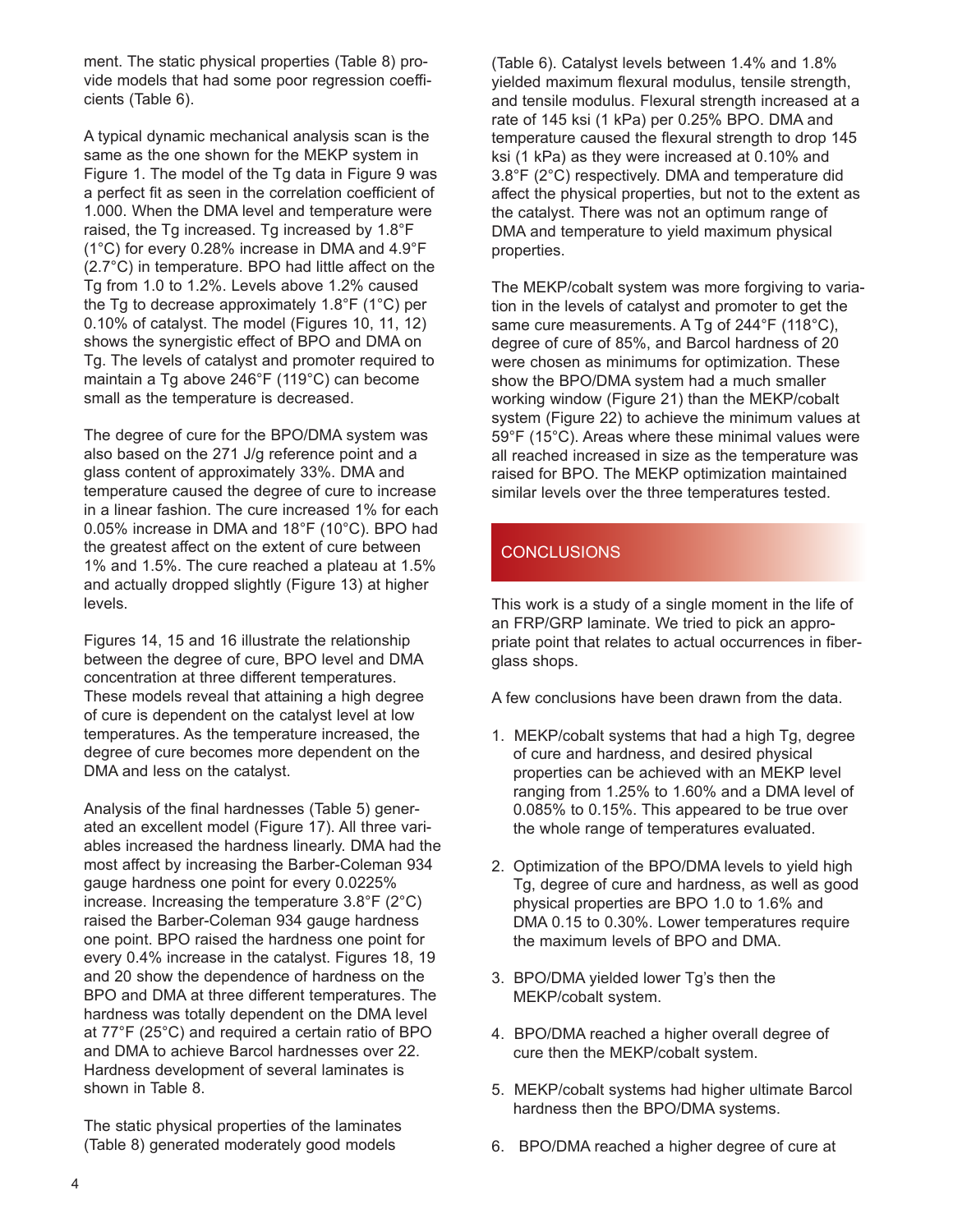lower temperatures then the MEKP/cobalt system however, it also reached lower Tg's and hardnesses.

- 7. The physical properties of the laminates were slightly affected by the catalyst/promoter system, but the highest properties were seen at the higher degree of cures.
- 8. Barcol hardness can only be used as a crude tool to monitor the extent of cure of a laminate. Low Barcol hardness does not necessarily mean poor cure of the resin.
- 9. BPO/DMA systems had a faster initial hardness development with lower ultimate hardnesses. Faster initial hardness development has lead some fabricators to use BPO/DMA.
- 10. The working levels of active BPO for laminates 0.10 in. (2.5 mm) thick and temperatures from 59°F to 77°F (15°C to 25°C) range from 1% to 1.5%. Higher levels do not appear to provide any benefit to the properties of the composite.
- 11. Hardness development and gel time data of the different systems are in Tables 7 and 8. The BPO/DMA system had faster initial hardness development with comparable cup gel times and peak exotherms.

#### **BIBLIOGRAPHY**

- 1. Grentzer, T.H., D.A. Rust, S.K. Lo, C.J. Spencer, and G.W. Hackworth. *Proceedings of the 46th Annual Technical Conference for the Composites Institute.* SPI, Section 1-B, 1990.
- 2. Cassoni, J.P., G.A. Harpell, P.C. Wang, and A.H. Zupa. *Proceedings of the 32nd Annual Technical Conference for the Composites Institute.* SPI, Section 3-E, 1977.
- 3. Herzog, D., P. Burrell, and M. Teigen. *Proceedings of the 44th Annual Technical Conference for the Composites Institute.* SPI, Section 16-C, 1989.
- 4. Grentzer, T.H., K.E. Kitchen, S.K. Lo, C.J. Spencer, and D.A. Rust. *Proceedings of the 46th Annual Technical Conference for the Composites Institute.* SPI, Section 2-B, 1990.
- 5. Gillham, J.K. *Polymer Engineering and Science*. 15:371, 1979.
- 6. Tollens, F.R., R. Hill, and L.J. Lee. *Proceedings of the 47th Annual Technical Conference for the Composites Institute.* SPI, Section 17-B, 1992.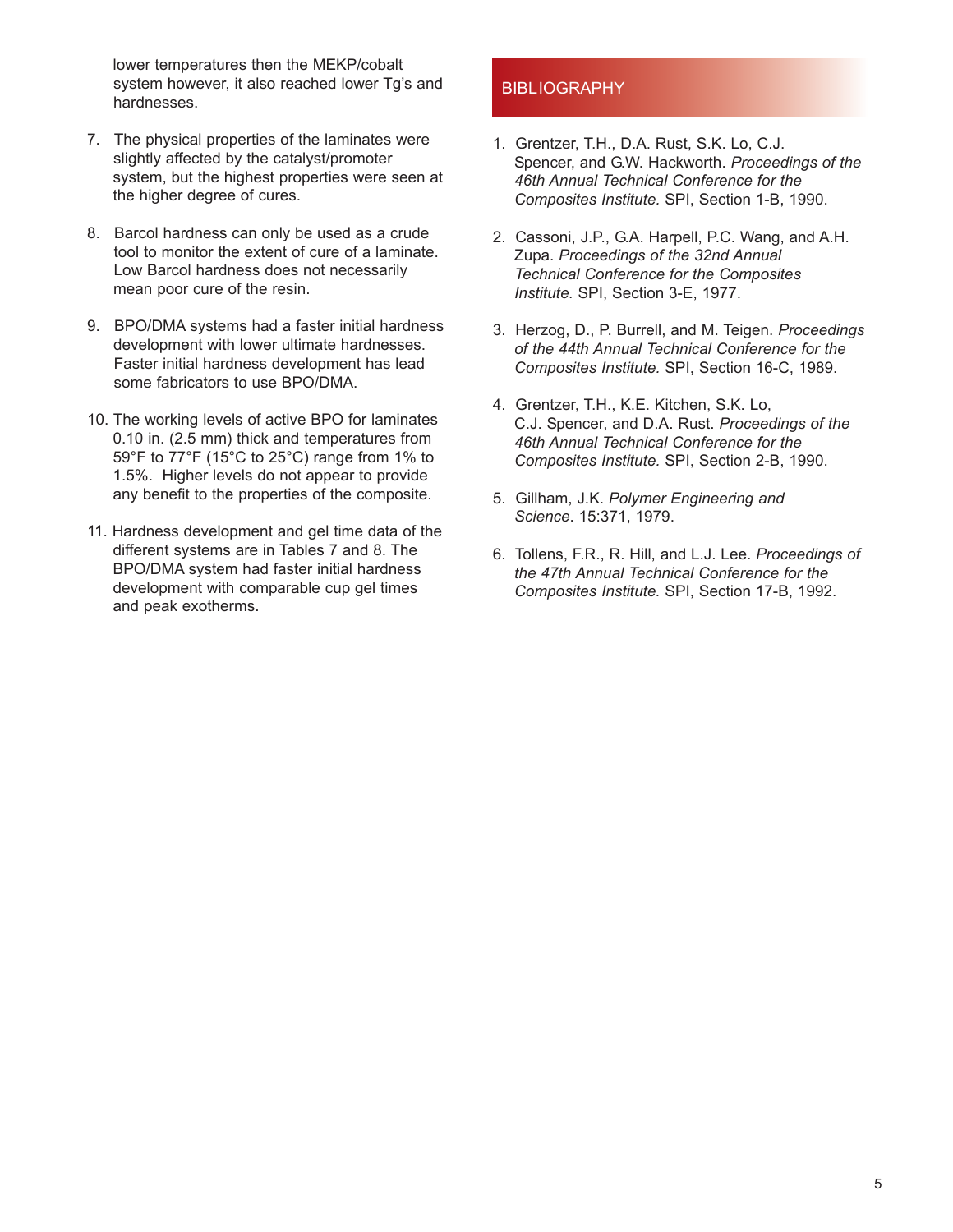### Table 1: Measurement of Cure - MEKP

| <b>MEKP</b><br><b>LEVEL</b> | N, N-DMA<br><b>LEVEL</b> | <b>TEMP</b><br>$\mathbf{F}/\mathbf{C}$ | <b>Tg</b><br>$\mathbf{F}/\mathbf{C}$ | <b>DEGREE</b><br><b>OF CURE</b> | <b>HARDNESS</b><br>934-1 |
|-----------------------------|--------------------------|----------------------------------------|--------------------------------------|---------------------------------|--------------------------|
| 0.75                        | 0.05                     | 59/15                                  | 239/115                              | 85.4                            | 30                       |
| 1.75                        | 0.05                     | 59/15                                  | 239/115                              | 83.9                            | 37.5                     |
| 0.75                        | 0.15                     | 59/15                                  | 254/123                              | 80.8                            | 22.5                     |
| 1.75                        | 0.15                     | 59/15                                  | 254/123                              | 86.5                            | 34                       |
| 0.75                        | 0.05                     | 77/25                                  | 239/115                              | 82.9                            | 22.5                     |
| 1.75                        | 0.05                     | 77/25                                  | 243/117                              | 85.3                            | 40.5                     |
| 0.75                        | 0.15                     | 77/25                                  | 254/123                              | 85.3                            | 34                       |
| 1.75                        | 0.15                     | 77/25                                  | 250/121                              | 84.9                            | 22.5                     |
| 1.25                        | 0.1                      | 68/20                                  | 247/120                              | 85.9                            | 32.5                     |
| 1.25                        | 0.1                      | 68/20                                  | 246/119                              | 86.0                            | 32.5                     |
| 1.25                        | 0.1                      | 68/20                                  | 246/119                              | 86.3                            | 32.5                     |

### Table 2: Design Experimentation Analysis Models - MEKP

| <b>VARIABLE</b>                             | <b>TYPE OF</b><br><b>TRANSFORMATION</b> | <b>REGRESSION</b><br><b>COEFFICIENT</b> | <b>COEFFICIENT OF</b><br><b>VARIANCE, %</b> |
|---------------------------------------------|-----------------------------------------|-----------------------------------------|---------------------------------------------|
| <b>GLASS TRANSITION</b>                     | <b>NONE</b>                             | 0.9782                                  | 0.74                                        |
| DEGREE OF CURE                              | <b>NONE</b>                             | 0.9970                                  | 0.25                                        |
| HARDNESS, ASTM D2548                        | <b>NONE</b>                             | 1.0000                                  | 0.00                                        |
| FLEXURAL STRENGTH,<br>ASTM D790             | <b>NONE</b>                             | 0.7291                                  | 4.51                                        |
| FLEXURAL MODULUS,<br><b>ASTM D790</b>       | <b>NONE</b>                             | 0.9178                                  | 3.56                                        |
| <b>TENSILE STRENGTH,</b><br>ASTM D638       | <b>NONE</b>                             | 0.9116                                  | 1.73                                        |
| <b>TENSILE MODULUS,</b><br><b>ASTM D638</b> | <b>NONE</b>                             | 0.9467                                  | 2.94                                        |
| ELONGATION, ASTM D638                       | <b>NONE</b>                             | 0.8509                                  | 15.21                                       |

### Table 3: Gel, Cure & Hardness Measurements - MEKP

| <b>TEMPERATURE °F/°C</b>     | 59/15     | 59/15     | 77/25     | 77/25     | 68/20     | 68/20     | 68/20     |
|------------------------------|-----------|-----------|-----------|-----------|-----------|-----------|-----------|
| <b>MEKP, WT %</b>            | 0.75      | 1.75      | 0.75      | 1.75      | 1.25      | 1.25      | 1.25      |
| N,N-DMA, WT %                | 0.15      | 0.05      | 0.05      | 0.15      | 0.10      | 0.10      | 0.10      |
| <b>GEL TIME, MINUTES1</b>    | 21:00     | 23:30     | 12:30     | 9:30      | 12:15     | 12:20     | 12:15     |
| <b>CURE TIME, MINUTES1</b>   | 35:00     | 38:30     | 25:30     | 18:30     | 23:35     | 23:40     | 23:20     |
| <b>PEAK EXOTHERM, °F/°C1</b> | 318/159   | 333/167   | 335/168   | 358/181   | 334/168   | 334/168   | 345/174   |
| <b>1.5 HOURS2</b>            | $35 - 45$ |           | $35 - 45$ | $50 - 65$ | 20-40     | $30 - 45$ | $25 - 40$ |
| <b>1.75 HOURS2</b>           | $35 - 45$ |           | $40 - 60$ | $50 - 65$ | $30 - 40$ | $40 - 50$ | $35 - 45$ |
| 2 HOURS <sup>2</sup>         | 40-50     | $1 - 10$  | 50-60     | 50-70     | 40-55     | 60-70     | 45-60     |
| <b>2.25 HOURS2</b>           | 50-60     | $10 - 25$ | 50-65     | 65-75     | 40-55     | 60-70     | 50-65     |
| 4 HOURS <sup>2</sup>         | 50-60     | 55-65     | 70-80     | $15 - 85$ | 70-85     | 75-90     | 75-85     |

1. Run on a 100-gram mass.

2. Hardness measured with a Barber-Colman GYZJ 935 Barcol Impressor gauge.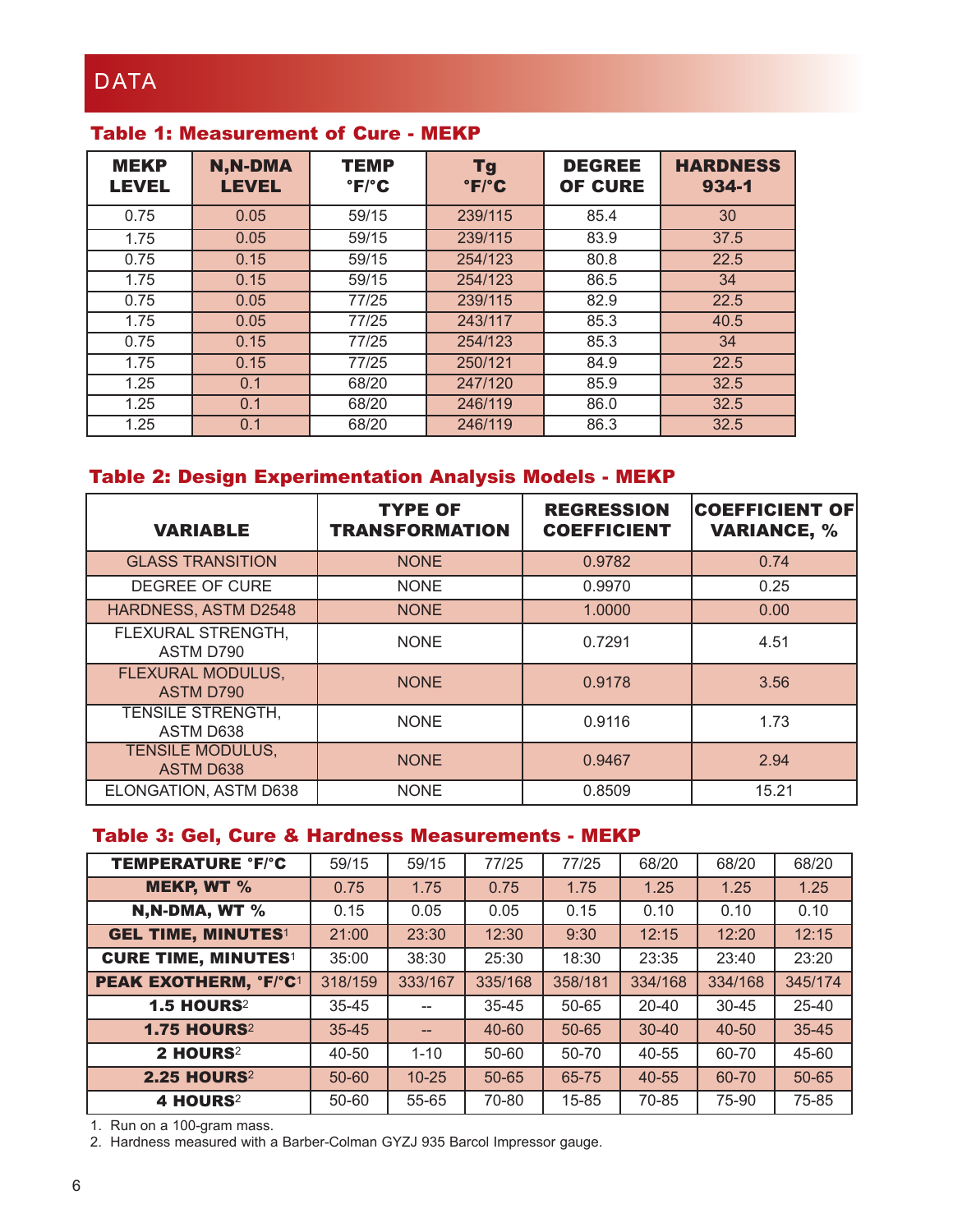| <b>MEKP LEVEL</b>                     | 1.75  | 0.75  | 0.75  | 1.75  | 1.25  | 1.25  | 1.25  |
|---------------------------------------|-------|-------|-------|-------|-------|-------|-------|
| <b>N,N-DMA LEVEL</b>                  | 0.05  | 0.15  | 0.05  | 0.15  | 0.10  | 0.10  | 0.10  |
| TEMP. °F/°C                           | 59/15 | 59/15 | 77/25 | 77/25 | 68/20 | 68/20 | 68/20 |
| FLEXURAL<br><b>STRENGTH KPa</b>       | 174.5 | 154.5 | 154.5 | 164.8 | 166.9 | 160.7 | 152.7 |
| <b>FLEXURAL</b><br><b>MODULUS KPa</b> | 6814  | 5903  | 6414  | 6897  | 7241  | 7310  | 6862  |
| <b>TENSILE</b><br><b>STRENGTH KPa</b> | 82.76 | 85.52 | 77.24 | 82.07 | 85.52 | 82.76 | 83.45 |
| <b>TENSILE</b><br><b>MODULUS KPa</b>  | 7931  | 7862  | 6621  | 6897  | 8069  | 7655  | 7724  |
| <b>ELONGATION %</b>                   | 1.2   | 1.3   | 1.4   | 1.3   | 1.3   | 1.3   | 1.2   |
| <b>HARDNESS</b><br>$934 - 1$          | 37.5  | 22.5  | 22.5  | 22.5  | 32.5  | 32.5  | 32.5  |
| <b>GLASS %</b>                        | 34.6  | 33.5  | 32.5  | 34.9  | 33.7  | 33.1  | 34.2  |

### Table 4: Static Physical Properties of Laminates - MEKP

### Table 5: Measurement of Cure - BPO

| <b>BPO LEVEL</b> | N, N-DMA<br><b>LEVEL</b> | <b>TEMP.</b><br>$\mathbf{F}/\mathbf{C}$ | <b>Tg</b><br>$\degree$ F/ $\degree$ C | <b>DEGREE OF</b><br><b>CURE</b> | <b>HARDNESS</b><br>934-1 |
|------------------|--------------------------|-----------------------------------------|---------------------------------------|---------------------------------|--------------------------|
| 1.0              | 0.075                    | 59/15                                   | 243/117                               | 86.1                            | 26                       |
| 2.0              | 0.075                    | 59/15                                   | 203/95                                | 92.2                            | 10                       |
| 1.0              | 0.30                     | 59/15                                   | 246/119                               | 80.1                            | 10                       |
| 2.0              | 0.30                     | 59/15                                   | 239/115                               | 96.3                            | 37.5                     |
| 1.0              | 0.075                    | 77/25                                   | 239/115                               | 87.1                            | 17.5                     |
| 2.0              | 0.075                    | 77/25                                   | 232/111                               | 82.3                            | 22                       |
| 1.0              | 0.30                     | 77/25                                   | 253/123                               | 96.3                            | 36                       |
| 2.0              | 0.30                     | 77/25                                   | 239/115                               | 93.6                            | 32.5                     |
| 1.5              | 0.15                     | 68/20                                   | 239/115                               | 91.1                            | 22.5                     |
| 1.5              | 0.15                     | 68/20                                   | 239/115                               | 89.5                            | 22.5                     |
| 1.5              | 0.15                     | 68/20                                   | 239/115                               | 90.5                            | 22.5                     |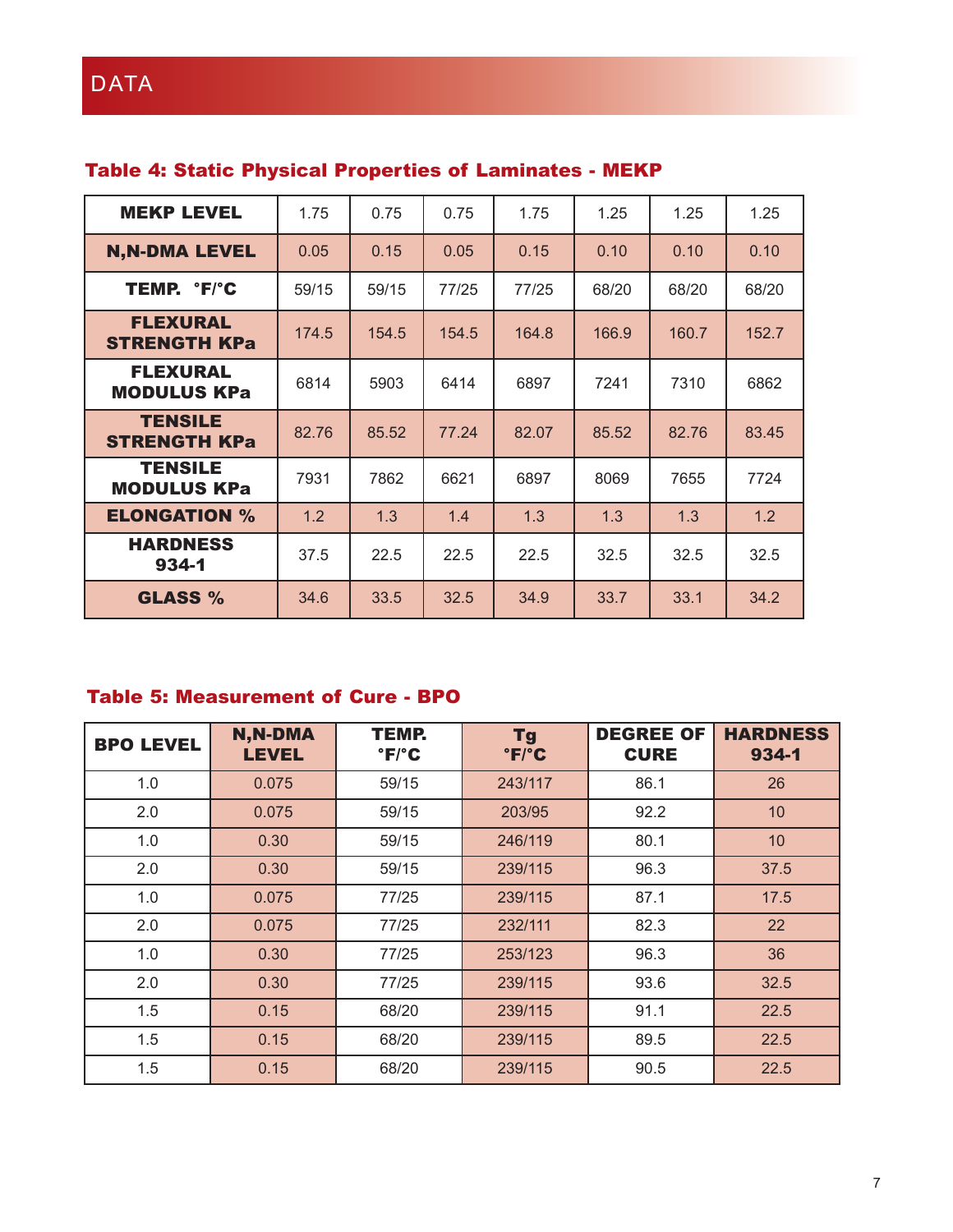| <b>VARIABLE</b>                            | <b>TYPE OF</b><br><b>TRANSFORMATION</b> | <b>REGRESSION</b><br><b>COEFFICIENT</b> | <b>COEFFICIENT OF</b><br><b>VARIANCE, %</b> |
|--------------------------------------------|-----------------------------------------|-----------------------------------------|---------------------------------------------|
| <b>GLASS TRANSITION</b>                    | <b>NONE</b>                             | 1.0000                                  | 0.06                                        |
| DEGREE OF CURE                             | <b>NONE</b>                             | 0.9953                                  | 0.90                                        |
| <b>HARDNESS</b><br>ASTM D2548              | <b>NONE</b>                             | 0.9613                                  | 14.18                                       |
| <b>FLEXURAL STRENGTH</b><br>ASTM D790      | <b>NONE</b>                             | 0.6582                                  | 3.82                                        |
| <b>FLEXURAL MODULUS</b><br>ASTM D790       | <b>NONE</b>                             | 0.8616                                  | 5.58                                        |
| <b>TENSILE STRENGTH</b><br>ASTM D638       | <b>NONE</b>                             | 0.4206                                  | 6.07                                        |
| <b>TENSILE MODULUS</b><br><b>ASTM D638</b> | <b>NONE</b>                             | 0.5746                                  | 10.34                                       |
| <b>ELONGATION</b><br>ASTM D638             | <b>NONE</b>                             | 0.7667                                  | 4.39                                        |

### Table 6: Design Experimentation Analysis Models - BPO

### Table 7: Gel, Cure & Hardness Measurements - BPO

| TEMP. °F/°C                                                     | 59/15   | 59/15     | 77/25     | 77/25   | 68/20   | 68/20   | 68/20   |
|-----------------------------------------------------------------|---------|-----------|-----------|---------|---------|---------|---------|
| <b>BPO, WT %</b>                                                | 1.0     | 2.0       | 1.0       | 2.0     | 1.5     | 1.5     | 1.5     |
| N, N-DMA, WT %                                                  | 0.30    | 0.075     | 0.075     | 0.30    | 0.15    | 0.15    | 0.15    |
| <b>GEL TIME</b><br><b>MINUTES1</b>                              | 20:00   | 32:00     | 32:00     | 7:20    | 17:25   | 17:20   | 17:10   |
| <b>CURE TIME</b><br><b>MINUTES1</b>                             | 33:00   | 54:40     | 50:15     | 15:20   | 30:35   | 29:50   | 30:30   |
| <b>PEAK EXOTHERM</b><br>$^{\circ}$ F/ $^{\circ}$ C <sup>1</sup> | 311/155 | 313/156   | 340/171   | 342/172 | 343/173 | 336/169 | 338/170 |
| <b>1.5 HOURS2</b>                                               | 50-60   |           | $30 - 50$ | 70-80   | 50-70   | 50-70   | 45-60   |
| <b>1.75 HOURS2</b>                                              | 50-60   | --        | $50 - 60$ | 70-85   | 65-75   | 60-75   | 55-75   |
| 2 HOURS <sup>2</sup>                                            | 50-60   | $15 - 25$ | $50 - 60$ | 75-85   | 70-80   | 65-80   | 70-80   |
| <b>2.25 HOURS</b> <sup>2</sup>                                  | 50-60   | $30 - 40$ | $50 - 65$ | 75-85   | 70-80   | 65-80   | 70-80   |
| 4 HOURS <sup>2</sup>                                            | 55-65   | 40-50     | 50-65     | 75-85   | 75-85   | 75-90   | 75-85   |

1. Run on a 100-gram mass.

2. Hardness measured with a Barber-Colman GYZJ 935 Barcol Impressor gauge.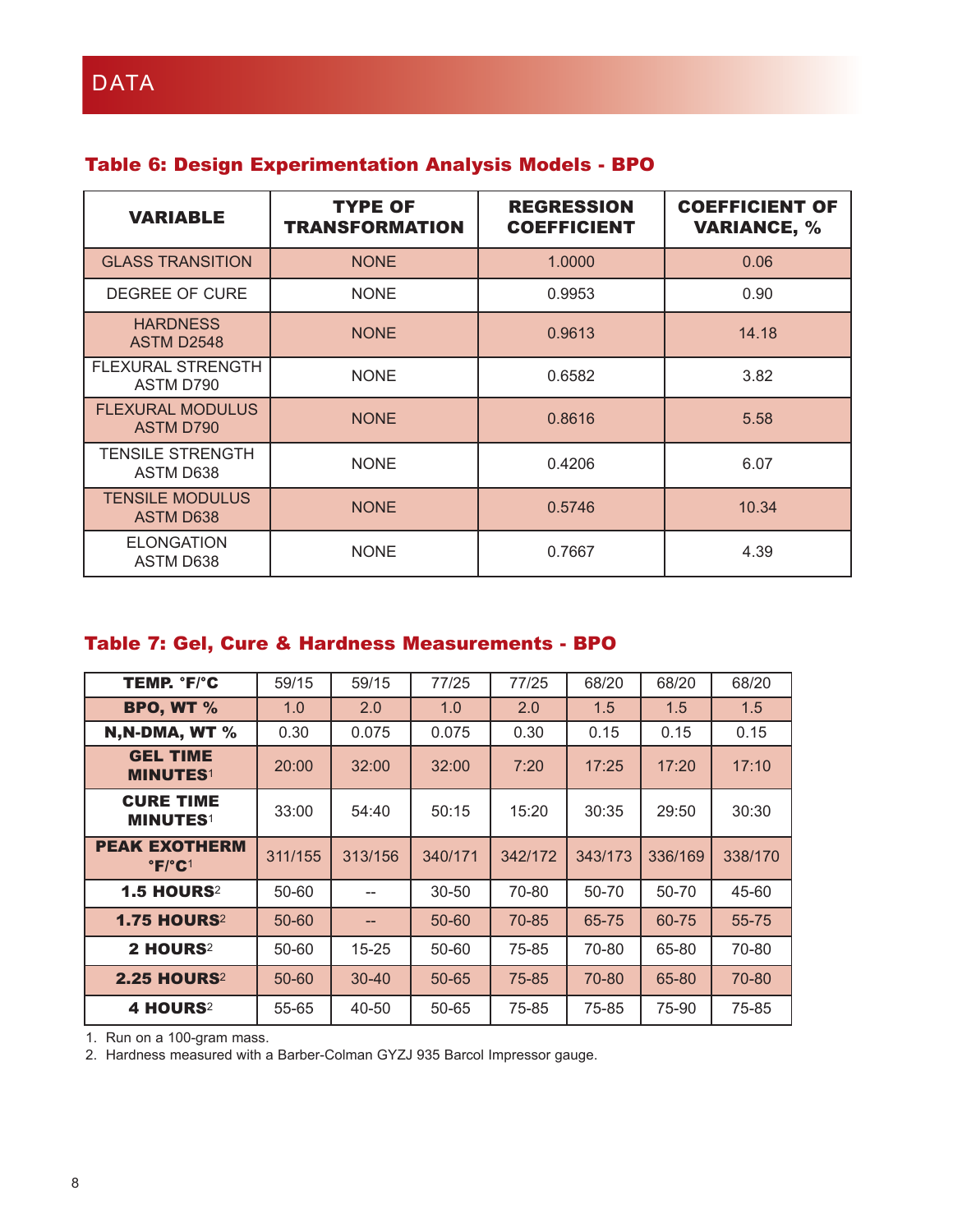| <b>BPO LEVEL</b>                       | 2.0   | 1.0   | 1.0   | 2.0   | 1.5   | 1.5   | 1.5    |
|----------------------------------------|-------|-------|-------|-------|-------|-------|--------|
| <b>N,N-DMA LEVEL</b>                   | 0.075 | 0.30  | 0.075 | 0.30  | 0.15  | 0.15  | 0.15   |
| TEMP. 'F/'C                            | 59/15 | 59/15 | 77/25 | 77/25 | 68/20 | 68/20 | 68/20  |
| <b>FLEXURAL</b><br><b>STRENGTH KPa</b> | 143.4 | 149.7 | 159.3 | 160.7 | 146.2 | 160.0 | 155.6  |
| <b>FLEXURAL</b><br><b>MODULUS KPa</b>  | 5841  | 6435  | 6517  | 7172  | 6966  | 7634  | 7655   |
| <b>TENSILE</b><br><b>STRENGTH KPa</b>  | 86.90 | 87.14 | 79.31 | 81.38 | 82.76 | 80.69 | 110.34 |
| <b>TENSILE</b><br><b>MODULUS KPa</b>   | 7724  | 7586  | 6897  | 8000  | 7931  | 7862  | 9310   |
| <b>ELONGATION %</b>                    | 1.4   | 1.3   | 1.3   | 1.2   | 1.3   | 1.3   | 1.4    |
| <b>HARDNESS</b><br>$934 - 1$           | 10.0  | 10.0  | 17.5  | 32.5  | 22.5  | 22.5  | 27.5   |
| <b>GLASS %</b>                         | 34.6  | 33.5  | 32.5  | 34.9  | 33.7  | 33.1  | 34.2   |

### Figure 1: Typical Dynamic Mechanical Analysis Scan

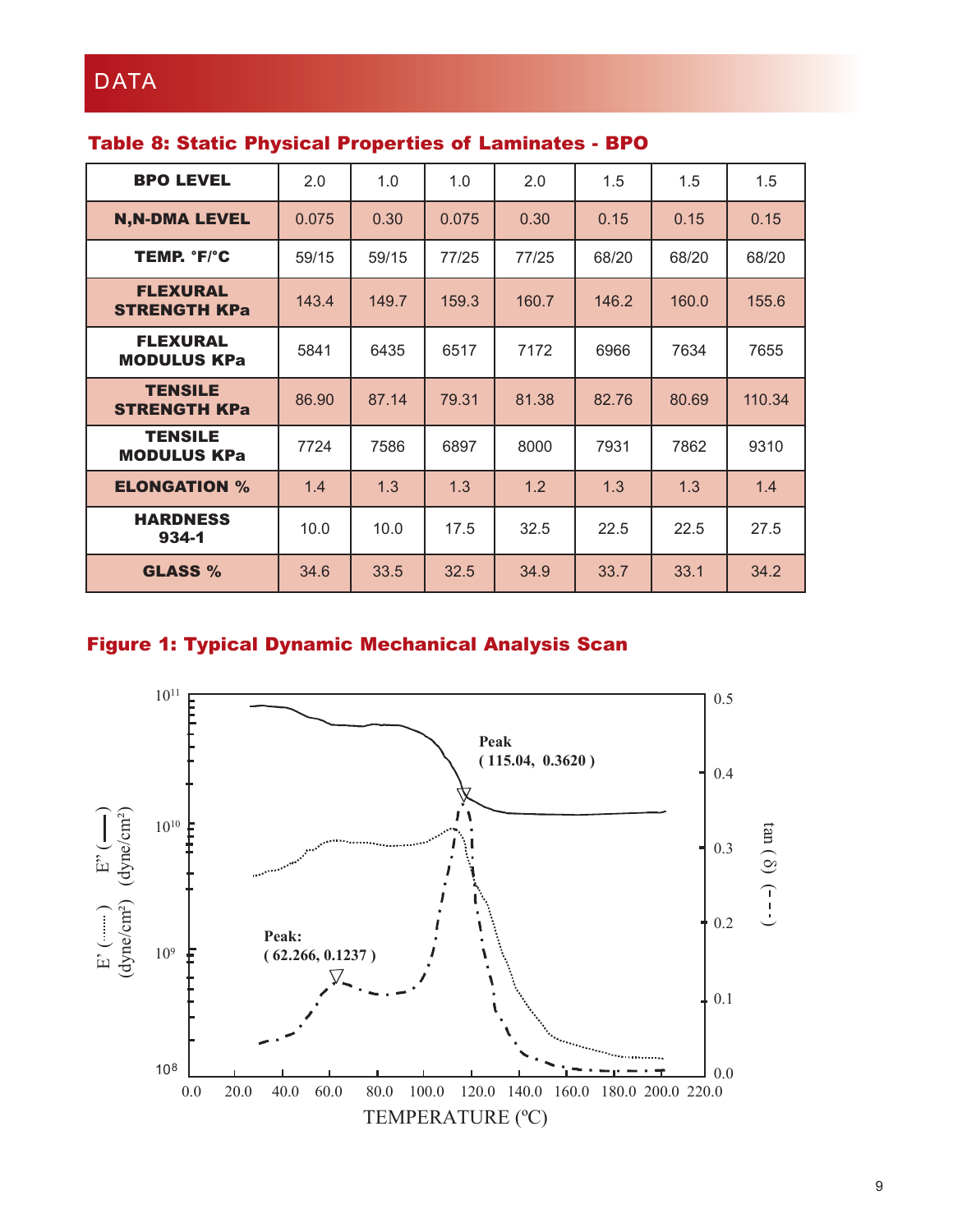#### FIGURE 2 **RESPONSE TG**



Deviation from Reference Point

#### FIGURE 3 Response: Hardness



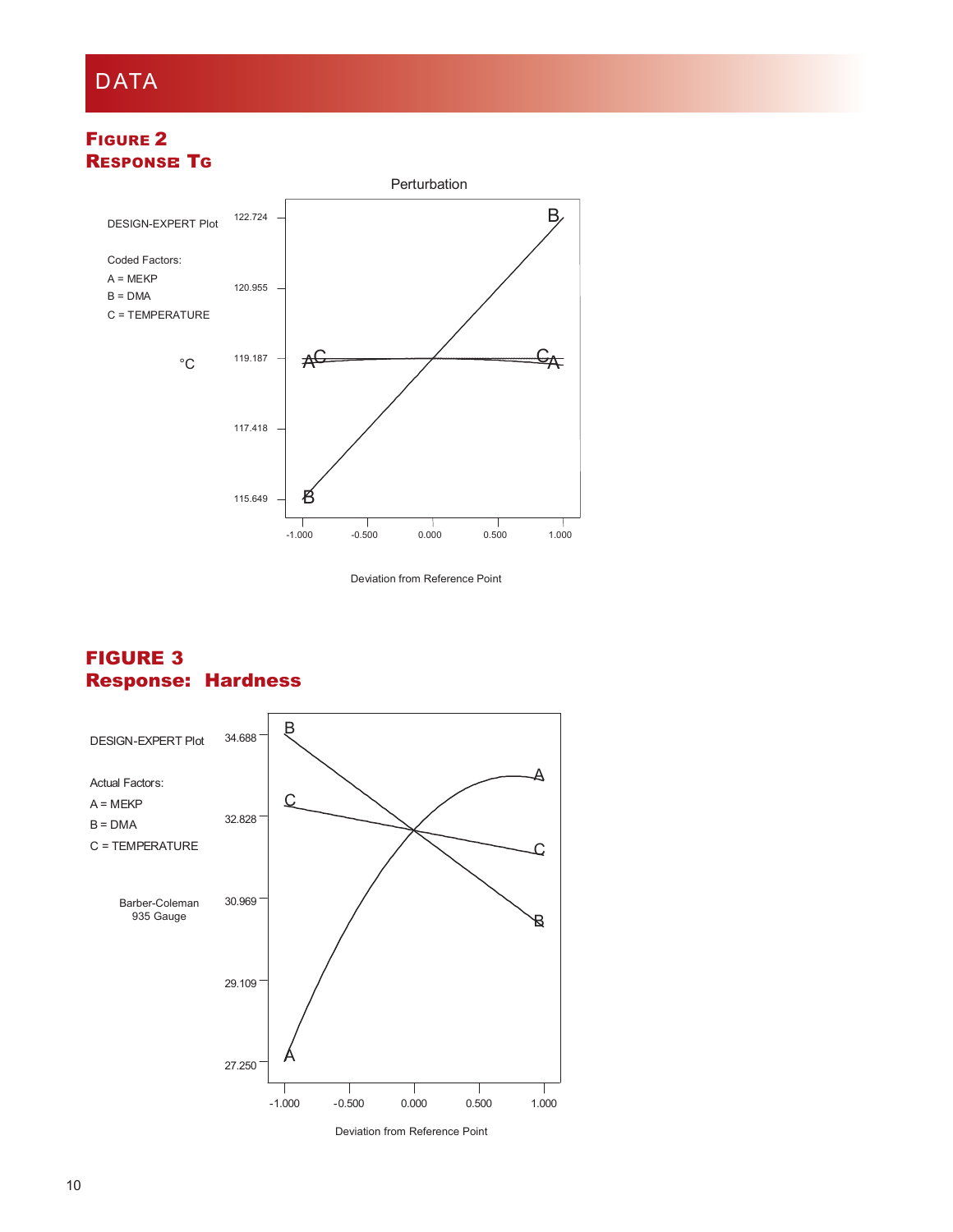### FIGURE 4 Response: Hardness



MEKP

### FIGURE 5 Response: Hardness



MEKP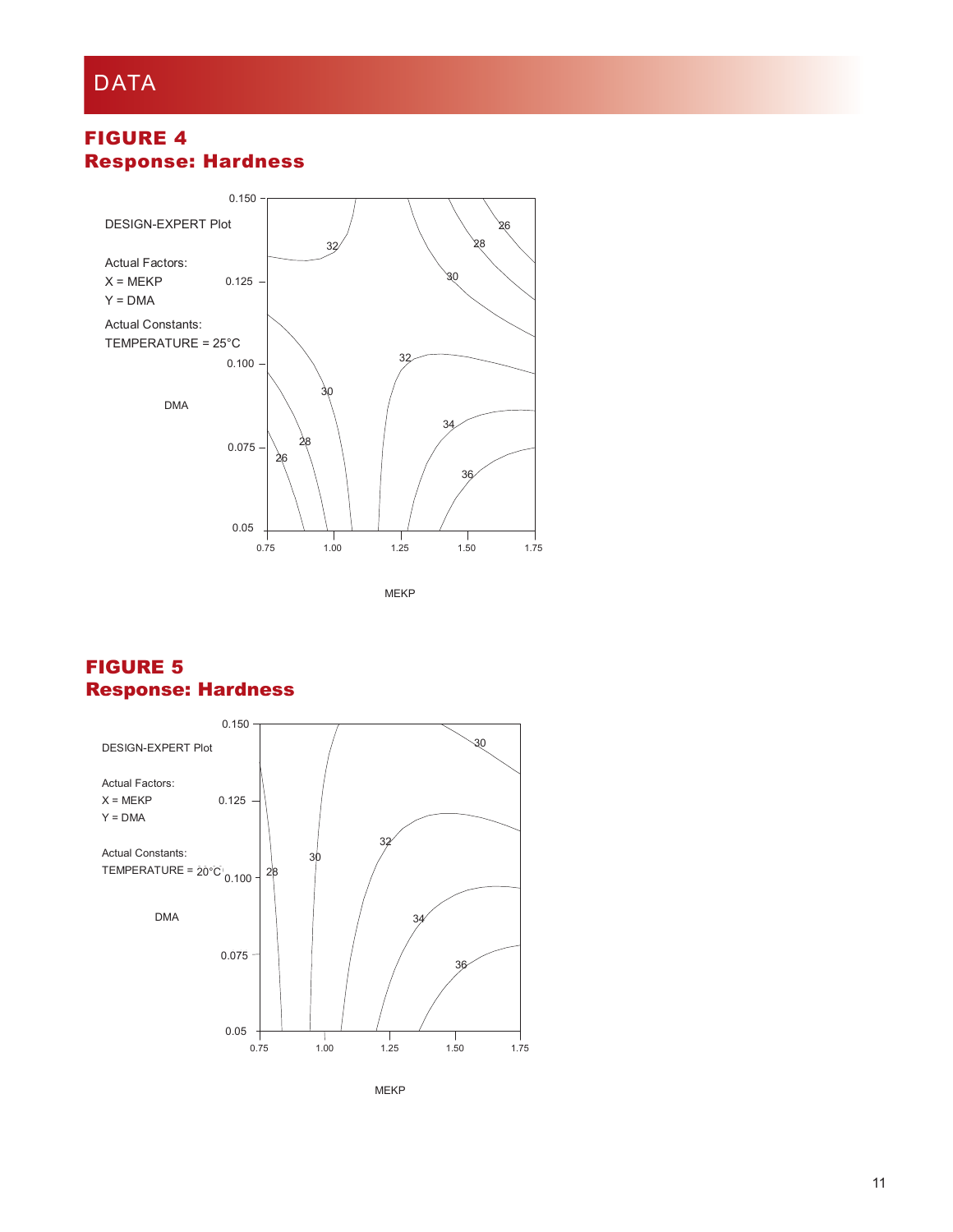### FIGURE 6 Response: Hardness



FIGURE 7:Typical Differential Calorimetry

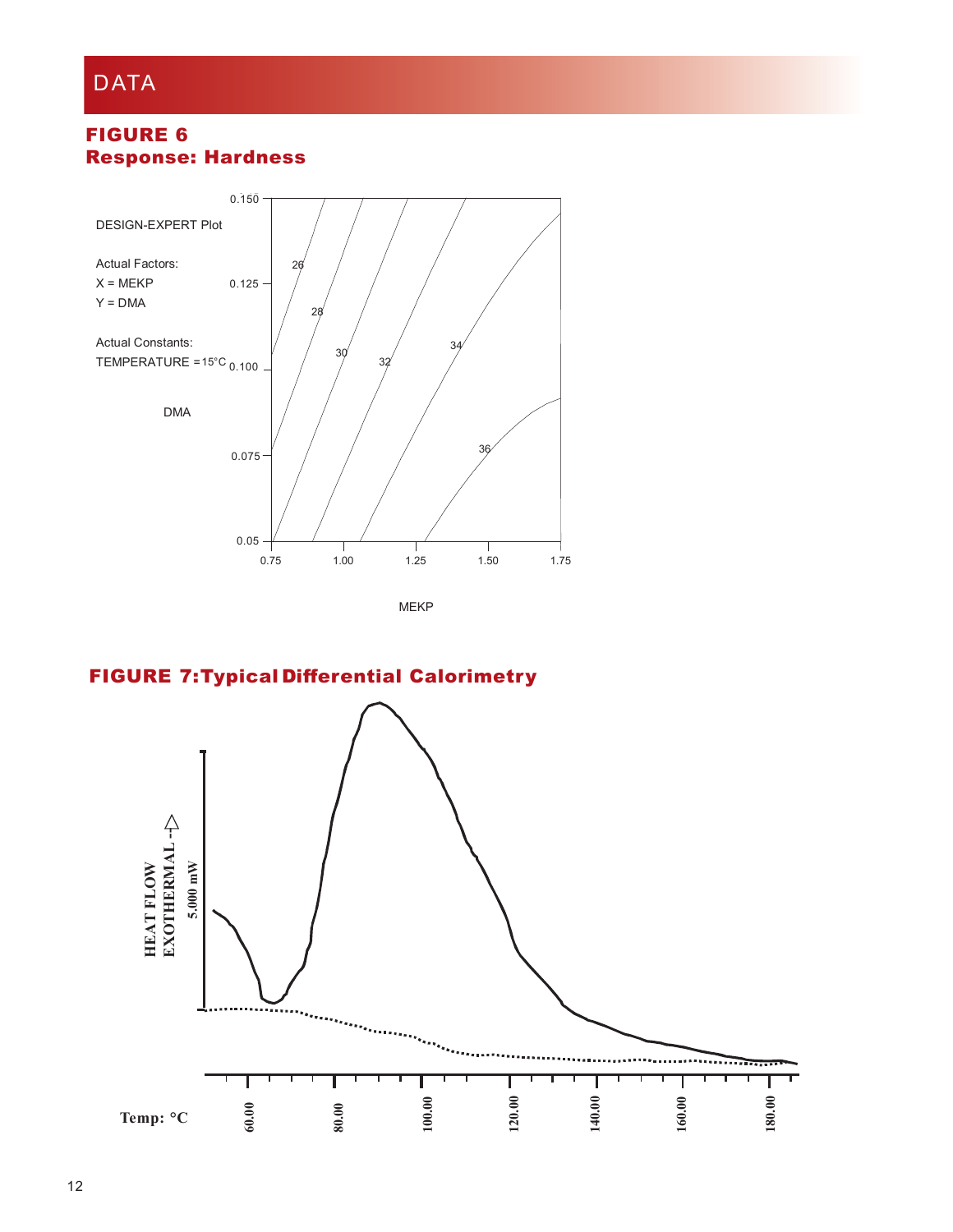#### FIGURE 8 Response: Degree of Cure



### FIGURE 9 Response: Tg

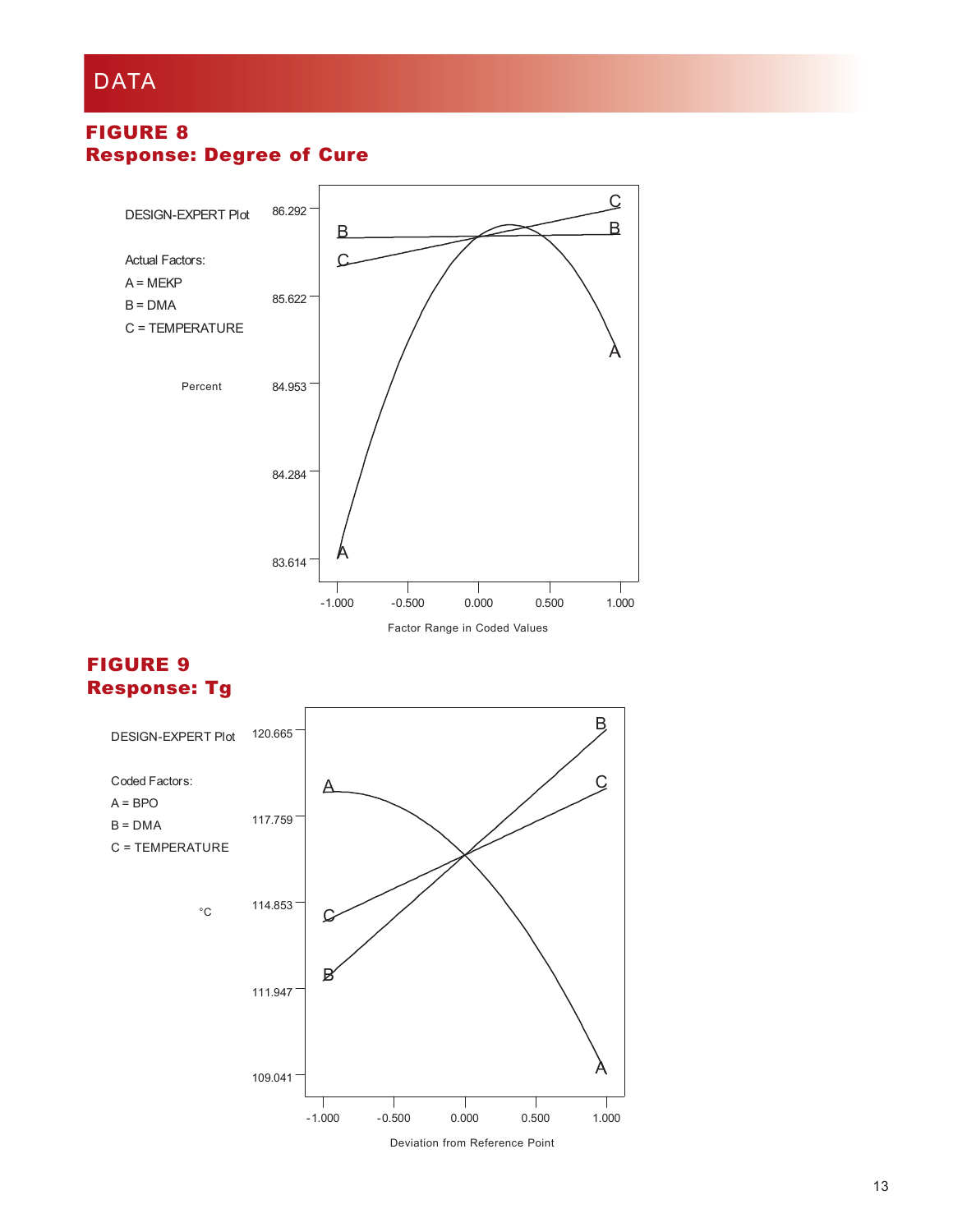#### FIGURE 10 Response: Tg



#### FIGURE 11 Response: Tg

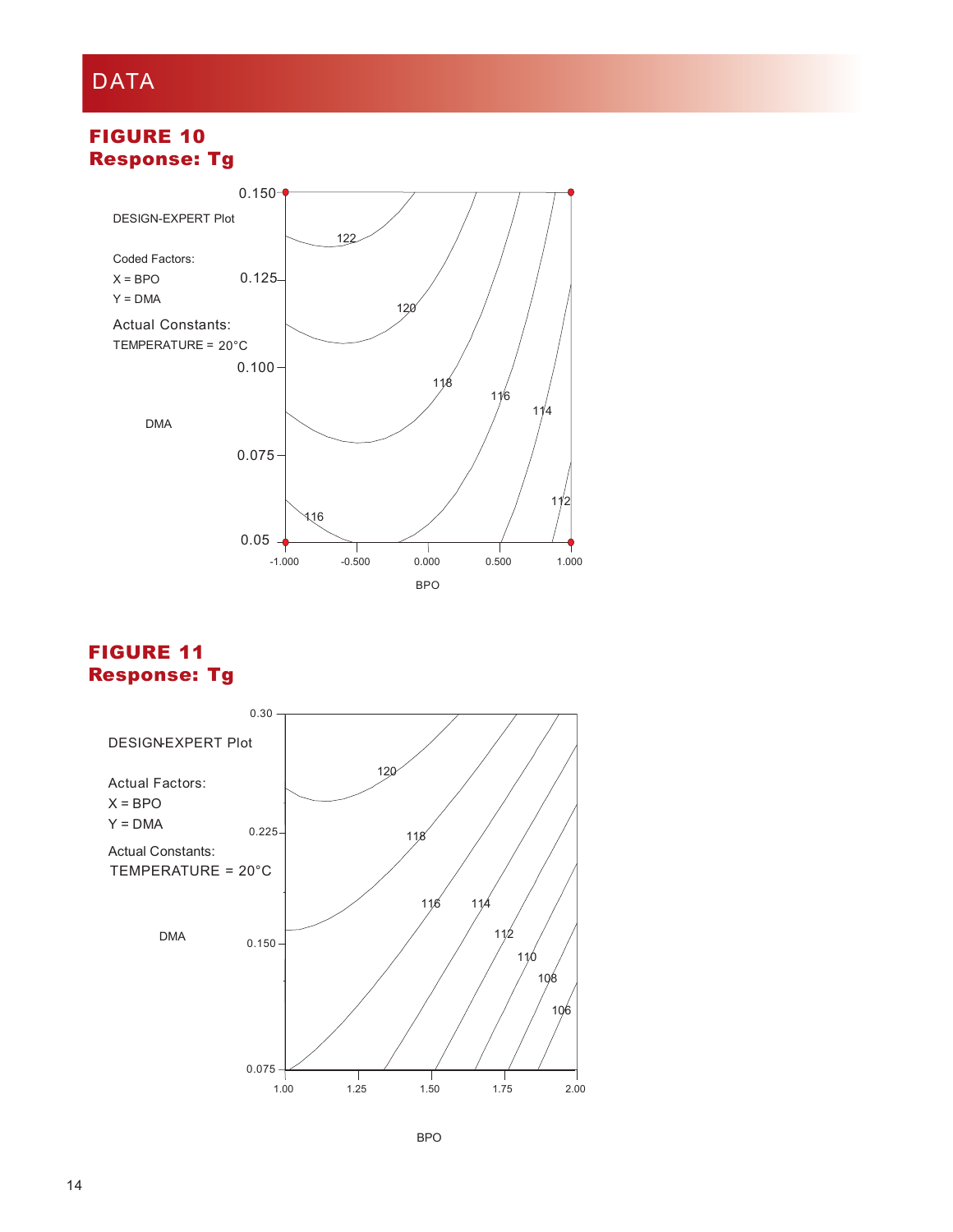### FIGURE 12 Response: Tg



#### FIGURE 13 Response: Degree of Cure



Deviation from Reference Point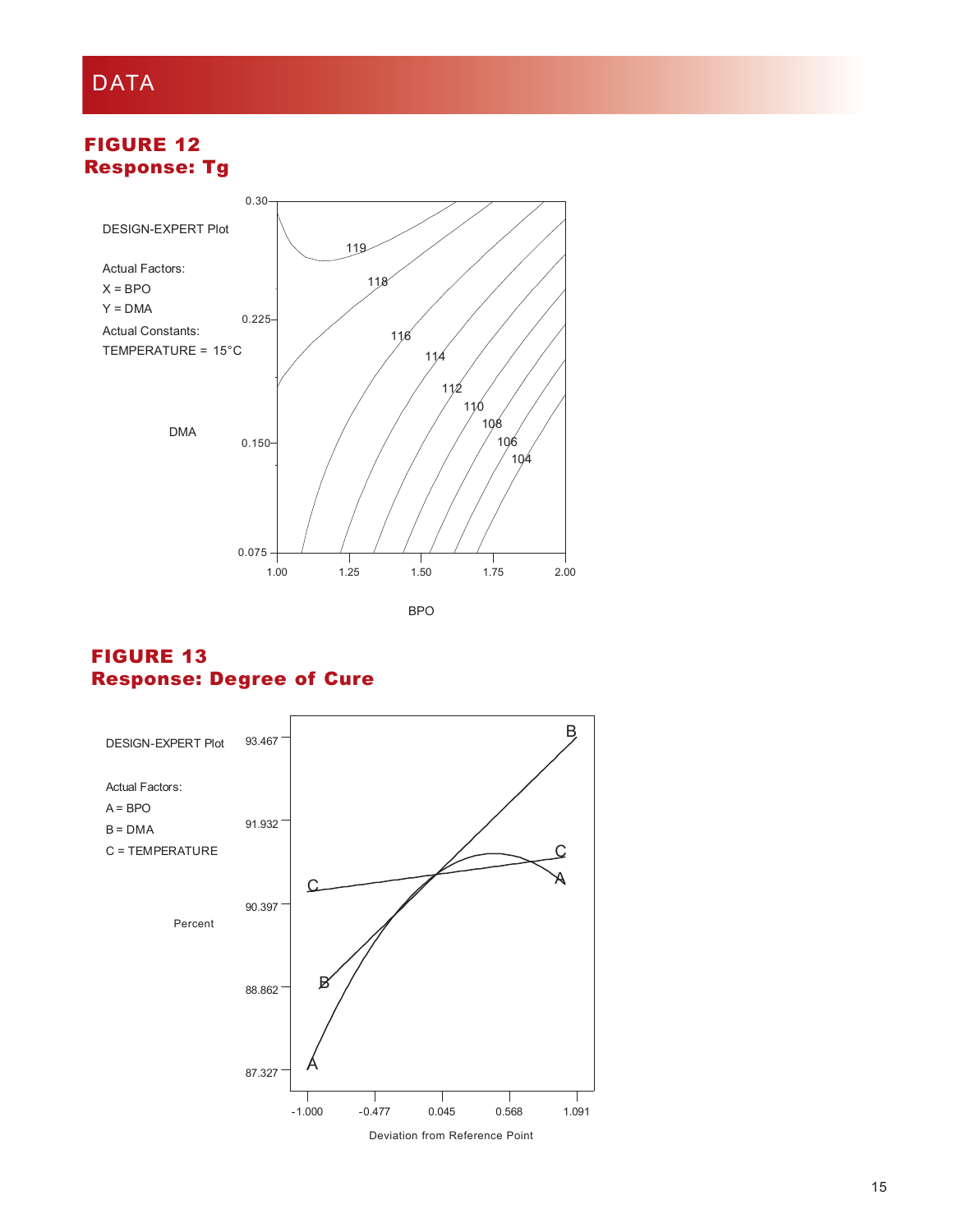### FIGURE 14 Response: Degree of Cure



### FIGURE 15 Response:Degree of Cure

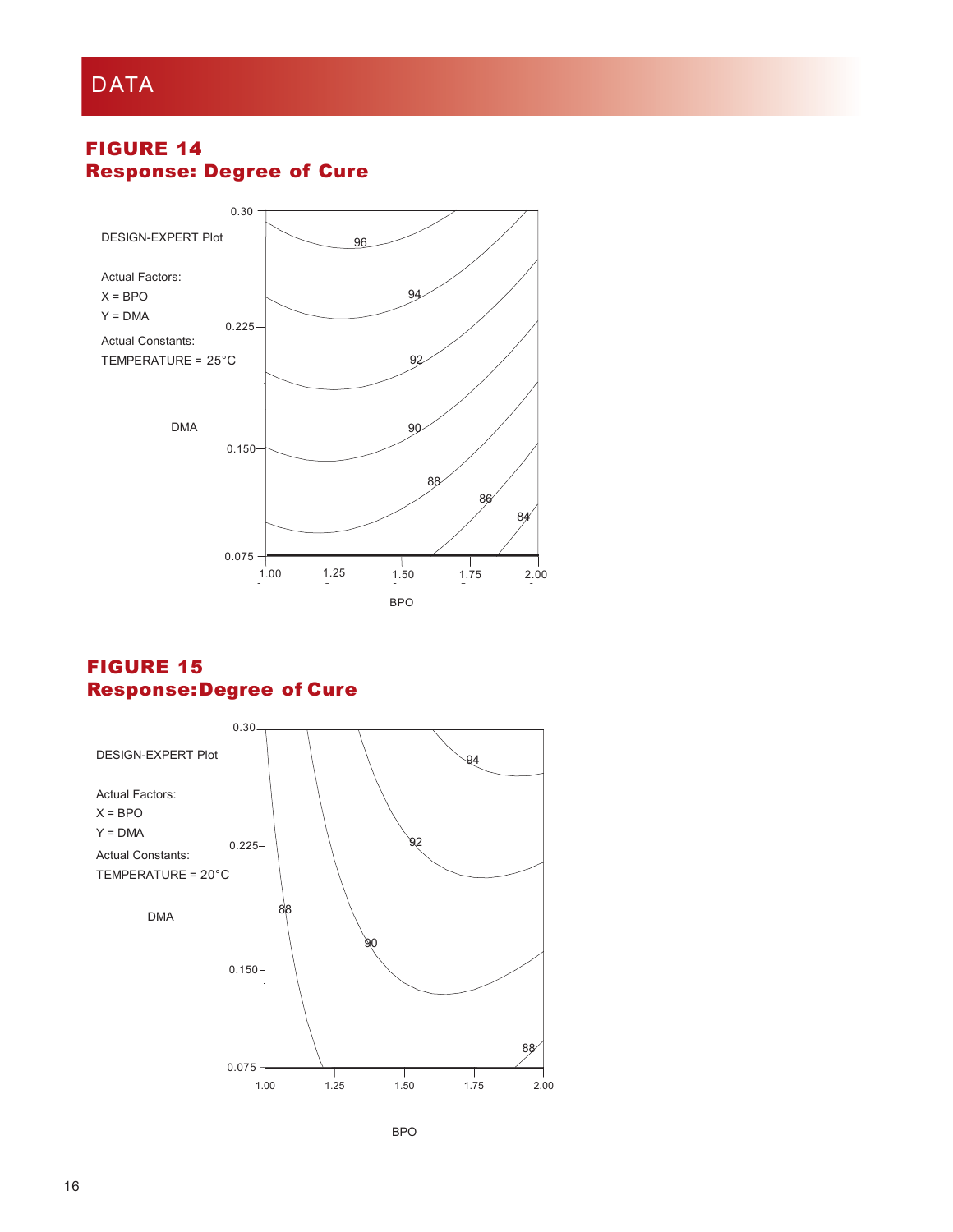### FIGURE 16 Response: Degree of Cure



#### FIGURE 17 Response: Hardness



Deviation from Reference Point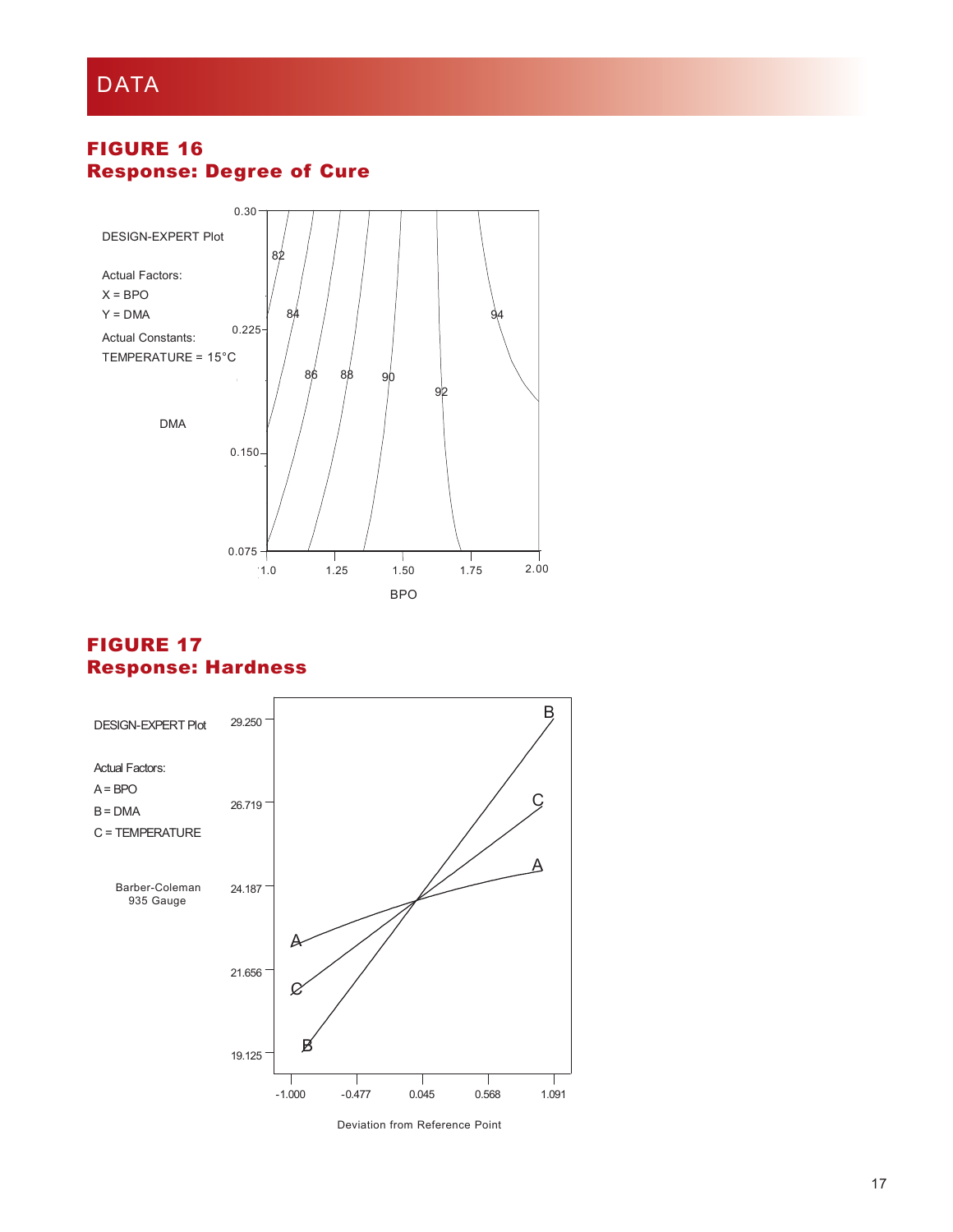### FIGURE 18 Response: Hardness



#### FIGURE 19 Response: Hardness

![](_page_18_Figure_4.jpeg)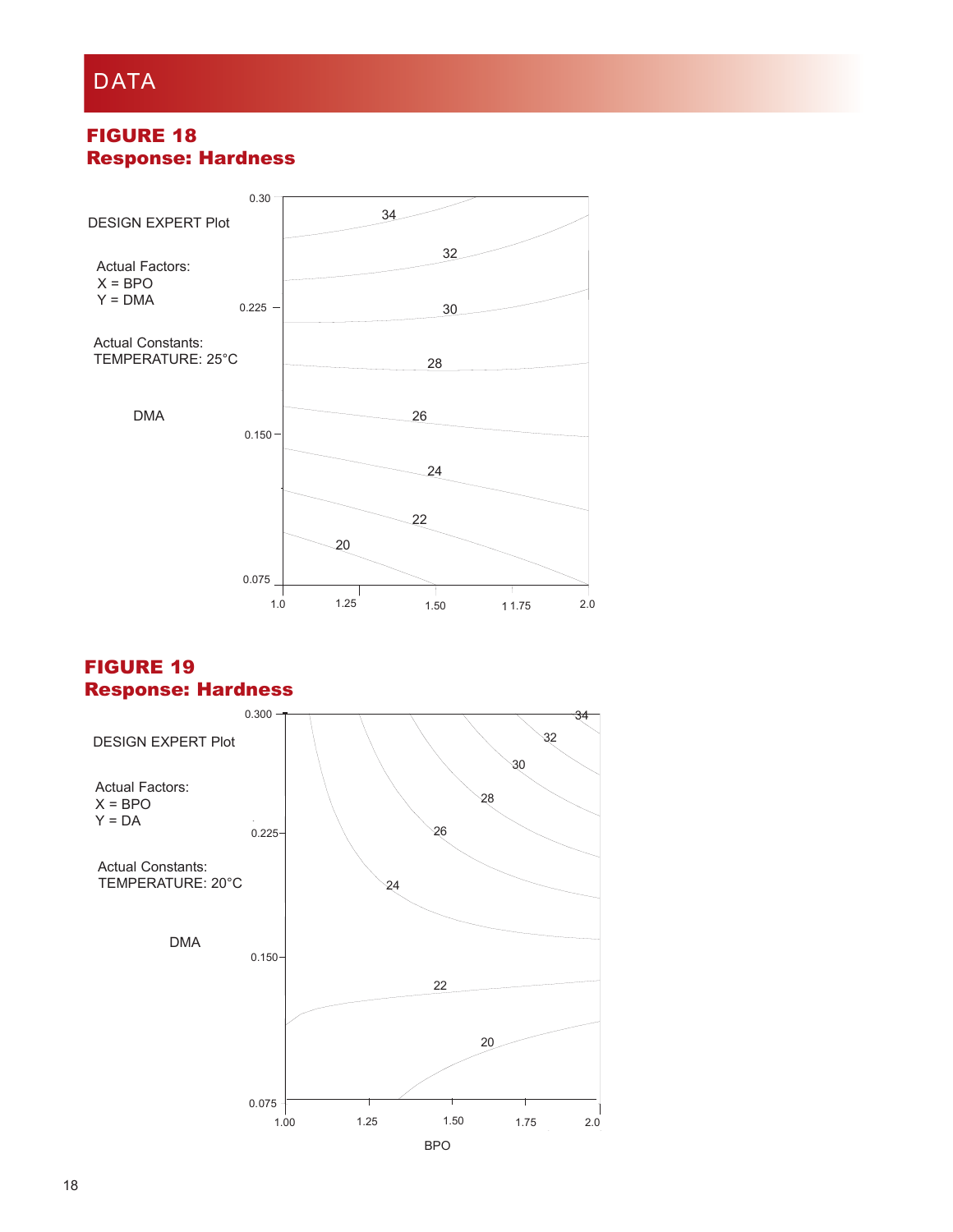### FIGURE 20 Response: Hardness

![](_page_19_Figure_2.jpeg)

FIGURE 21 Design Expert Graphical Optimization

![](_page_19_Figure_4.jpeg)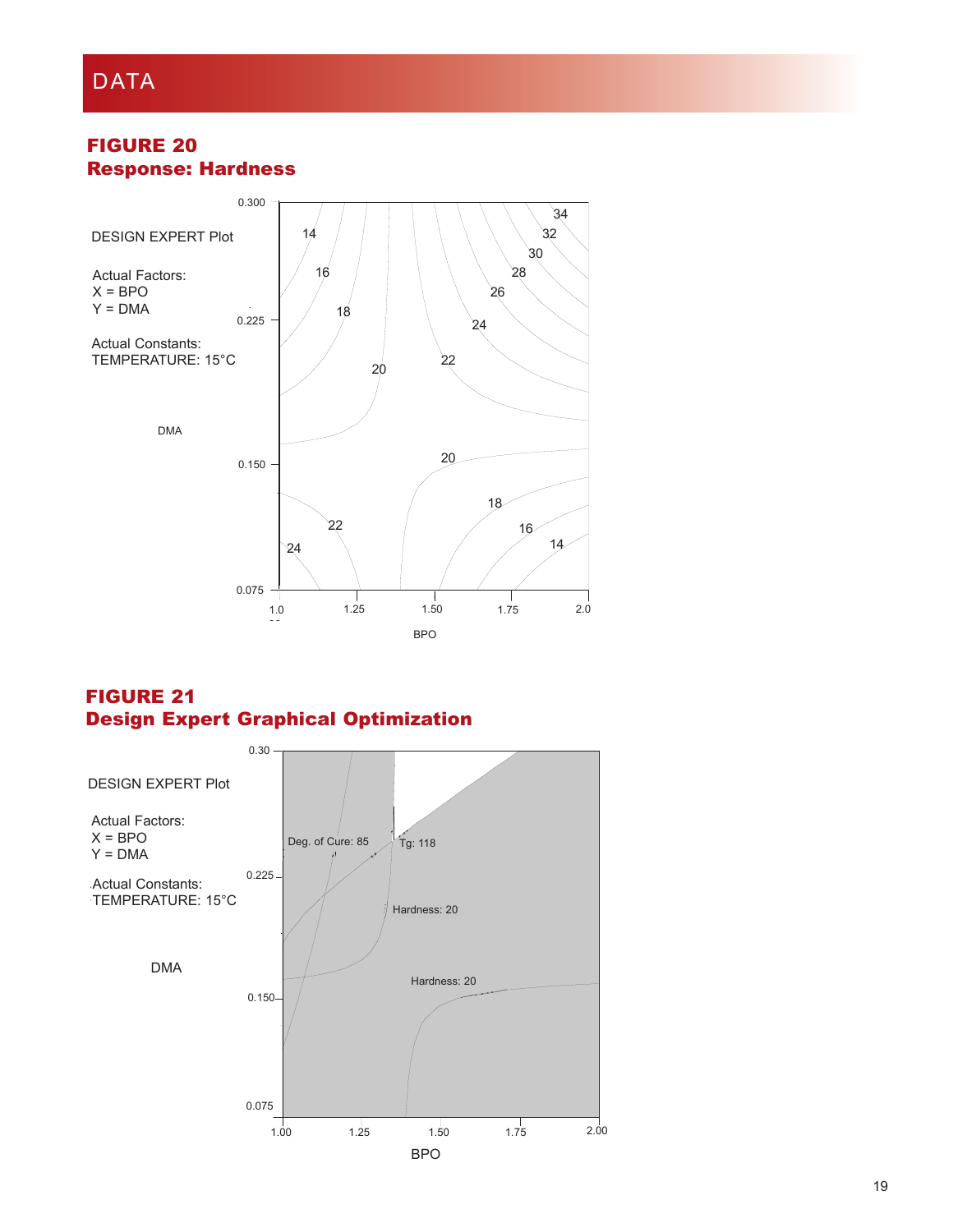### FIGURE 22 Design Expert Graphical Optimization

![](_page_20_Figure_2.jpeg)